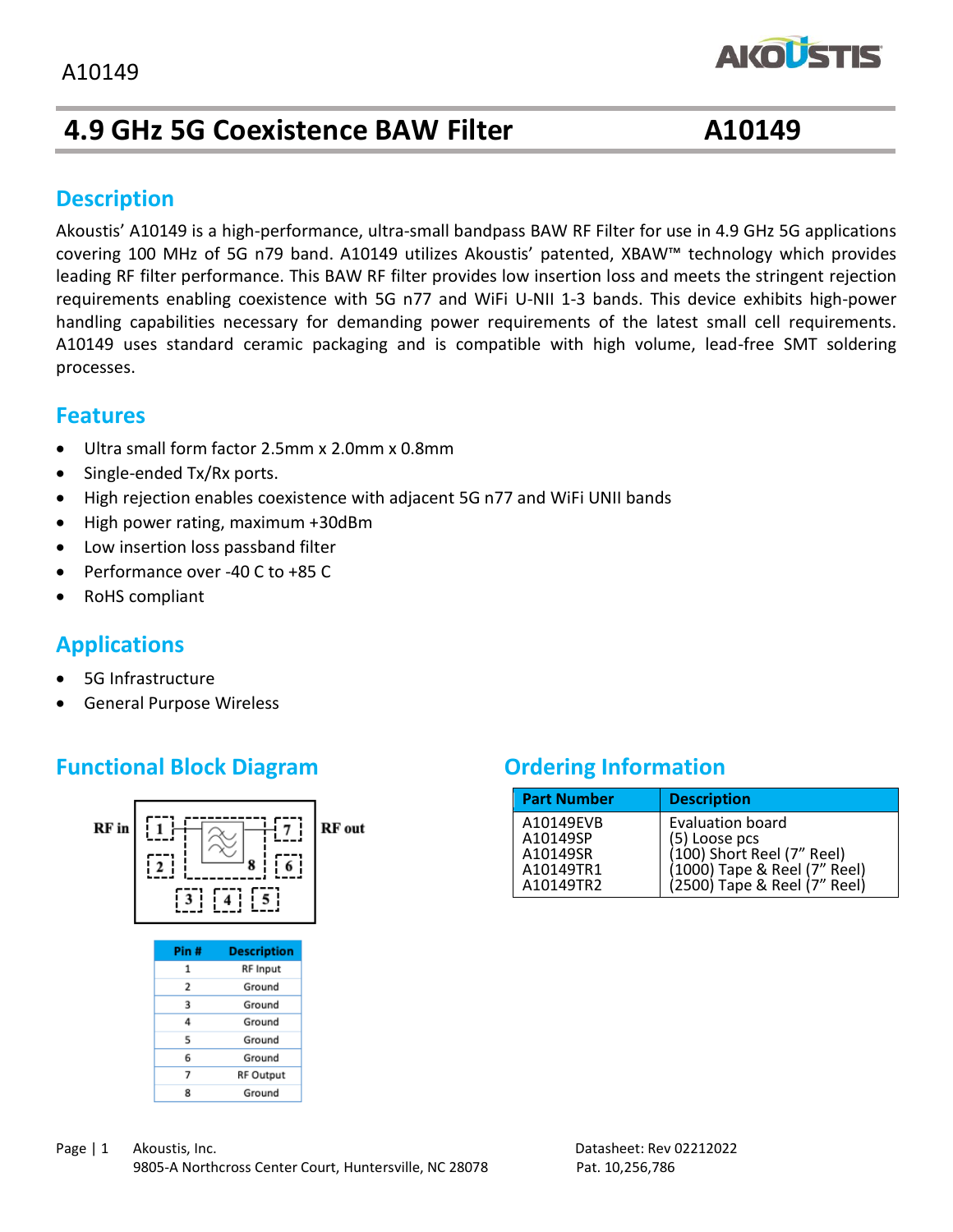

# **Absolute Maximum Ratings**

| <b>Parameter</b>           | <b>Conditions</b>                               | <b>Rating</b>           |
|----------------------------|-------------------------------------------------|-------------------------|
| <b>Storage Temperature</b> |                                                 | -40 to 125 $^{\circ}$ C |
| <b>Input Power</b>         | Signal: 5G NR, 100 MHz, PAR 7.8dB<br>Temp: 85°C | $+31$ dBm               |

A combination of AMR conditions may result in damage to the device

# **Operating Parameters (Temp = -40<sup>o</sup>C to +85<sup>o</sup>C unless otherwise noted)**

| <b>Parameter</b>           | <b>Conditions</b>            | <b>Units</b> | Min. | Typ.        | Max. |
|----------------------------|------------------------------|--------------|------|-------------|------|
| Passband                   |                              | <b>MHz</b>   | 4800 | 4850        | 4900 |
| <b>Insertion Loss</b>      | $4800 - 4900$ MHz            | dB           |      | $1.8^{(1)}$ | 2.2  |
| <b>Amplitude Variation</b> | $4800 - 4900$ MHz            | dB           |      | 0.6         | 0.8  |
| <b>Attenuation</b>         | $10 - 2370$ MHz              | dB           | 40   | 43          |      |
|                            | 2400 - 3800 MHz              | dB           | 37   | 40          |      |
|                            | $3900 - 4650$ MHz            | dB           | 38   | 40          |      |
|                            | $5150 - 5350$ MHz            | dB           | 40   | 43          |      |
|                            | 5725 - 5850 MHz              | dB           | 52   | 55          |      |
|                            | $6000 - 10000$ MHz           | dB           | 44   | 46          |      |
| <b>Return Loss</b>         | $4800 - 4900$ MHz            |              | 14   | $20^{(1)}$  |      |
| Load Impedance             |                              | Ω            |      | 50          |      |
| <b>Power Handling</b>      | 5G NR, 100 MHz,<br>PAR 7.8dB | dBm          |      |             | 30   |

Note:

1. Averaged over specified frequency at room temperature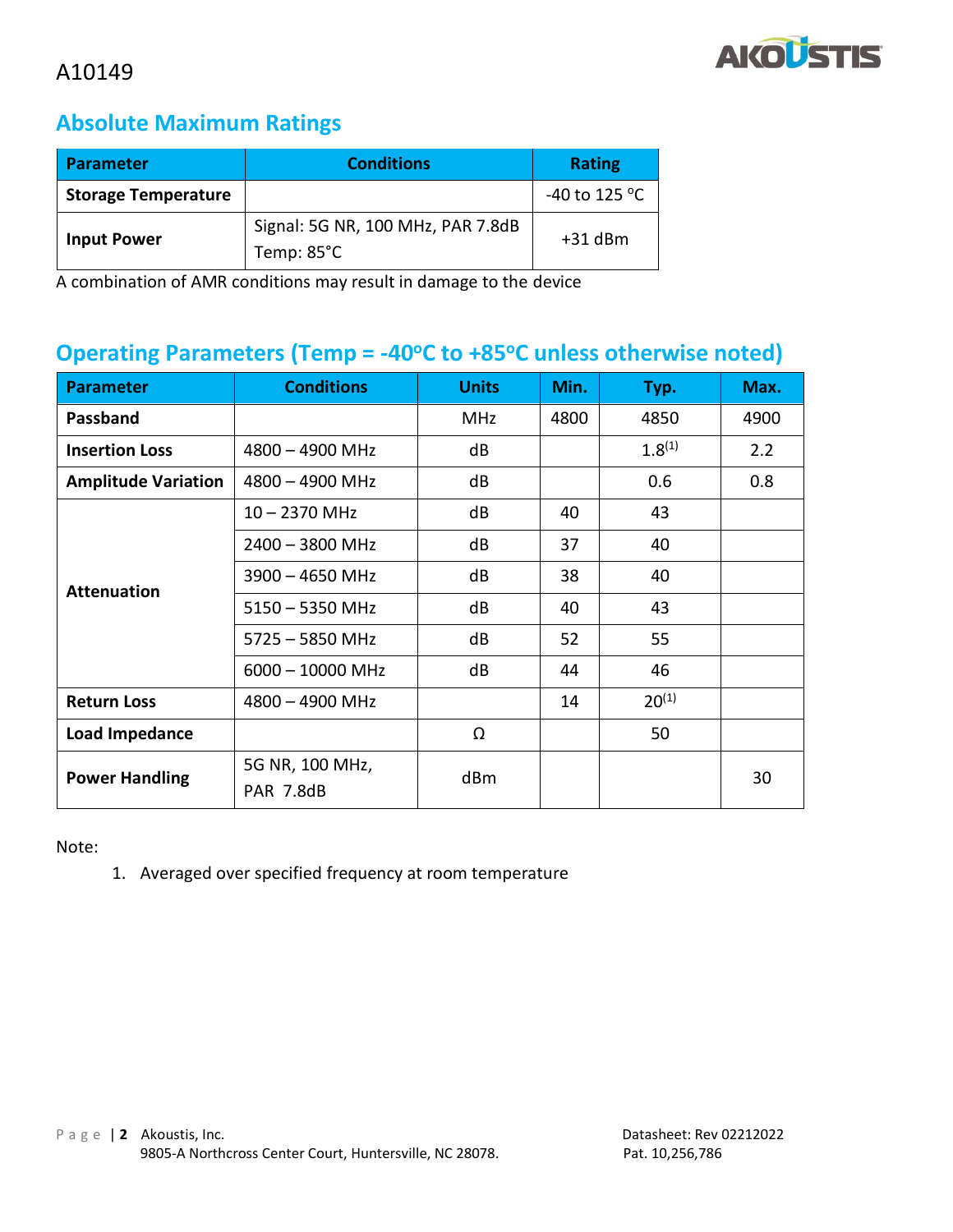

# **EVB Schematic & Layout**



Note:

- 1) Center ground pad vias 6mil diameter
- 2) RF ground vias 10mil diameter

# **Bill of Materials**

| <b>Reference Des.</b> | <b>Value</b> | <b>Description</b>            | <b>Manufacturer</b> | <b>Part Number</b> |
|-----------------------|--------------|-------------------------------|---------------------|--------------------|
| <b>PCB</b>            | N/A          | 4 layer                       | Multiple            |                    |
| U1                    | N/A          | 4.85 GHz BAW Filter           | <b>Akoustis</b>     | A10149             |
| L1                    | 2.0nH        | Chip inductor, 0201, ±0.05nH  | Murata              | LQP03HQ2N0B02      |
| L <sub>2</sub>        | 2.0nH        | Chip inductor, 0201, ±0.05nH  | Murata              | LQP03HQ2N0B02      |
| C <sub>1</sub>        | 0.4pF        | Chip capacitor, 0201, ±0.05pF | Murata              | GJM0335C1HR40WB01D |
| C <sub>2</sub>        | 0.4pF        | Chip capacitor, 0201, ±0.05pF | Murata              | GJM0335C1HR40WB01D |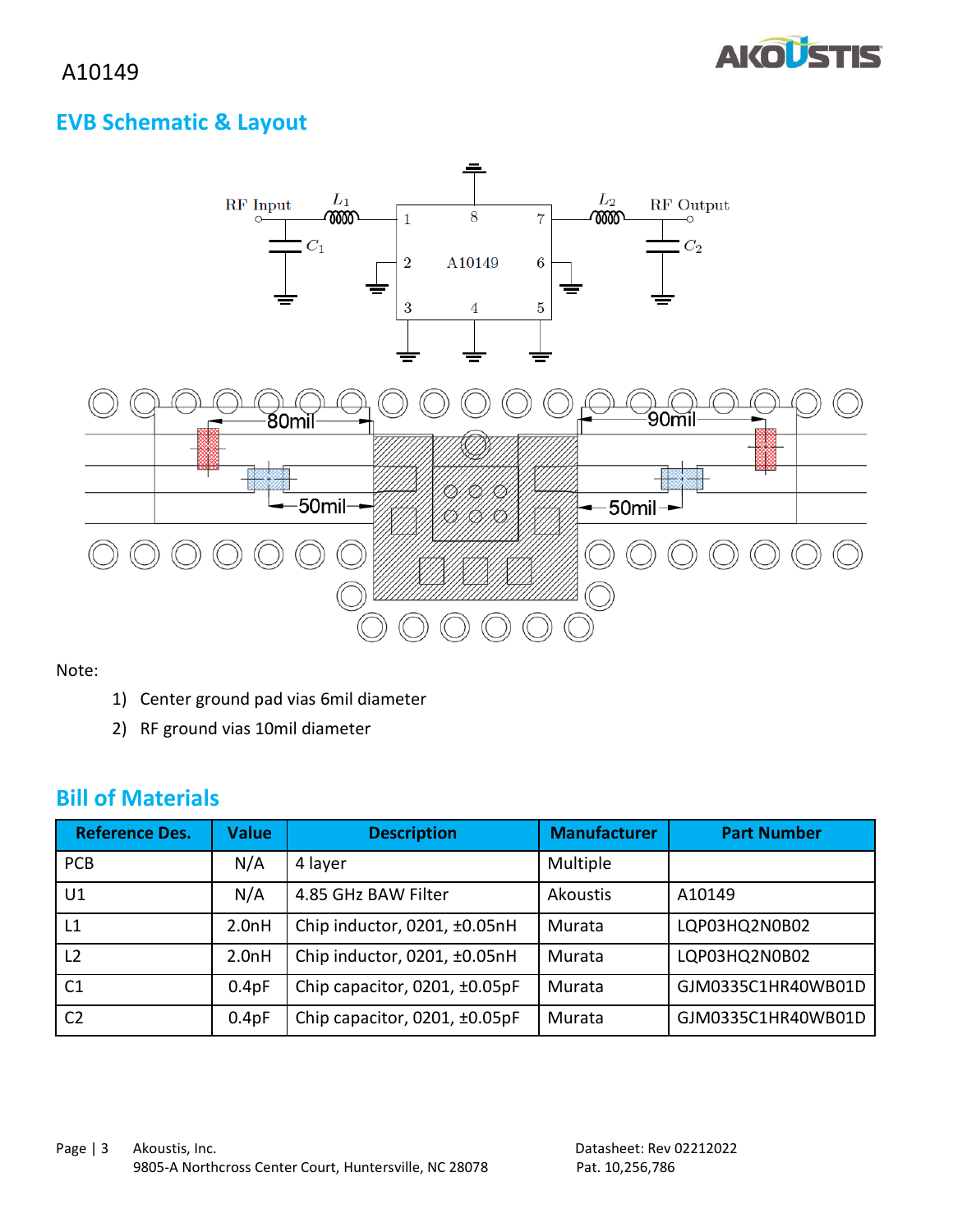

# **Performance Plots (Temp = 25<sup>o</sup>C unless otherwise noted)**



Page | 4 Akoustis, Inc. 2008 and 2009 and 2009 and 2012/2022 and 2012/2022 and 2012/2022 and 2012/2022 and 201 9805-A Northcross Center Court, Huntersville, NC 28078 Pat. 10,256,786

4.85

**Frequency (GHz)** 

 $4.9$  GHz<br> $4.9$ 

4.95

 $4.8$  GHz<br> $4.8$ 

 $-30$ 

4.75

**Swp Min** 

4.8GHz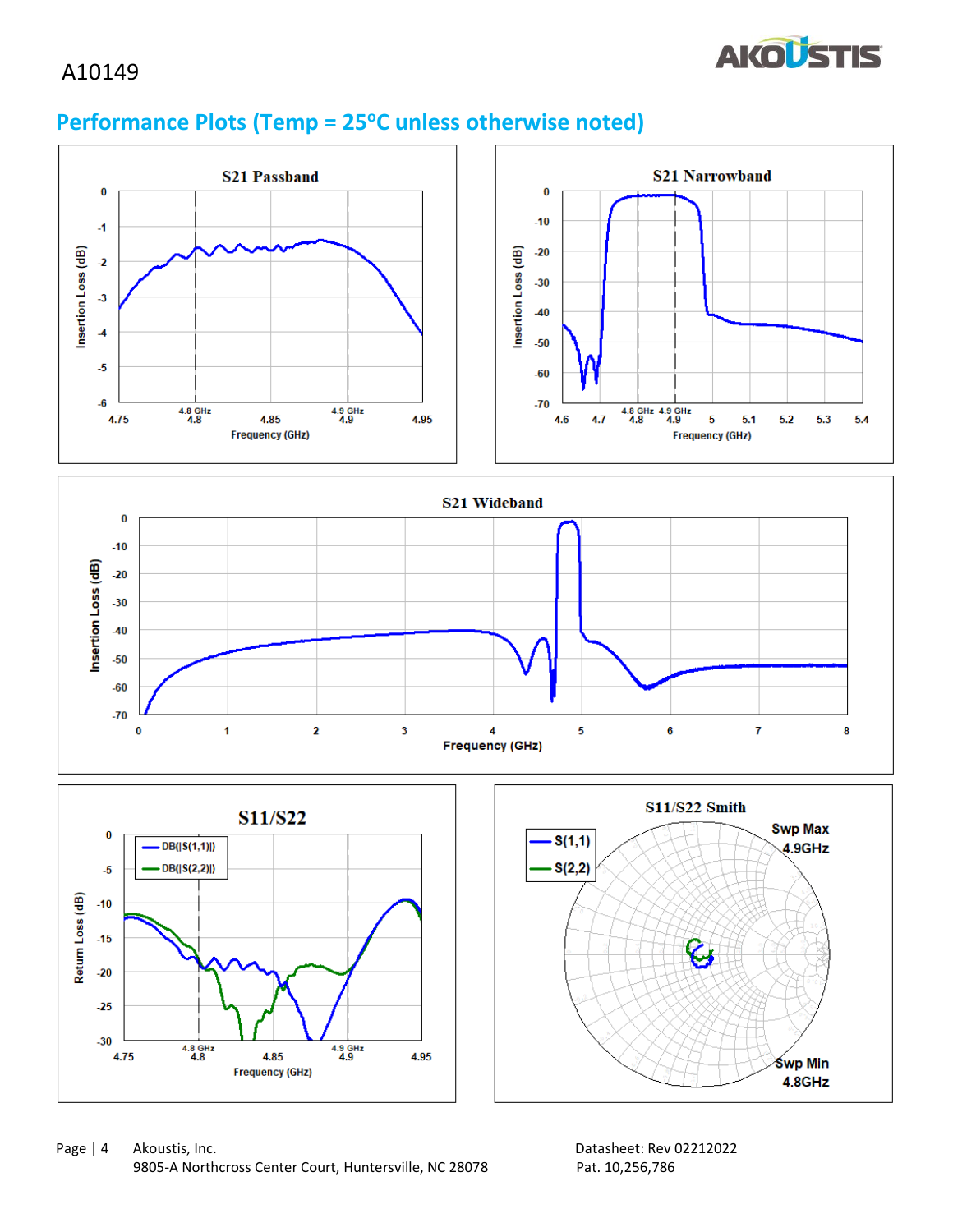

## **Package Drawing**

- Notes:<br>- All Units are in mm unless otherwise stated<br>- General Tolerance:<br>Linear X.XX = ±0.050mm<br>X.XX = ±0.10mm
	- -







DETAIL A<br>PAD<br>SCALE: 2x<br>3X THIS ROTATION<br>4X ROTATED 90°<br>PIN 1 CHAMFER 0.150 X 45°

0.300

NOTES: 1. PLATING THICKNESS

ELECTRO Ni : 1.27~8.89µm(S/P)<br>ELECTRO Ni : 0.30~1.00µm(S/P)



# **PCB Mounting Pattern**

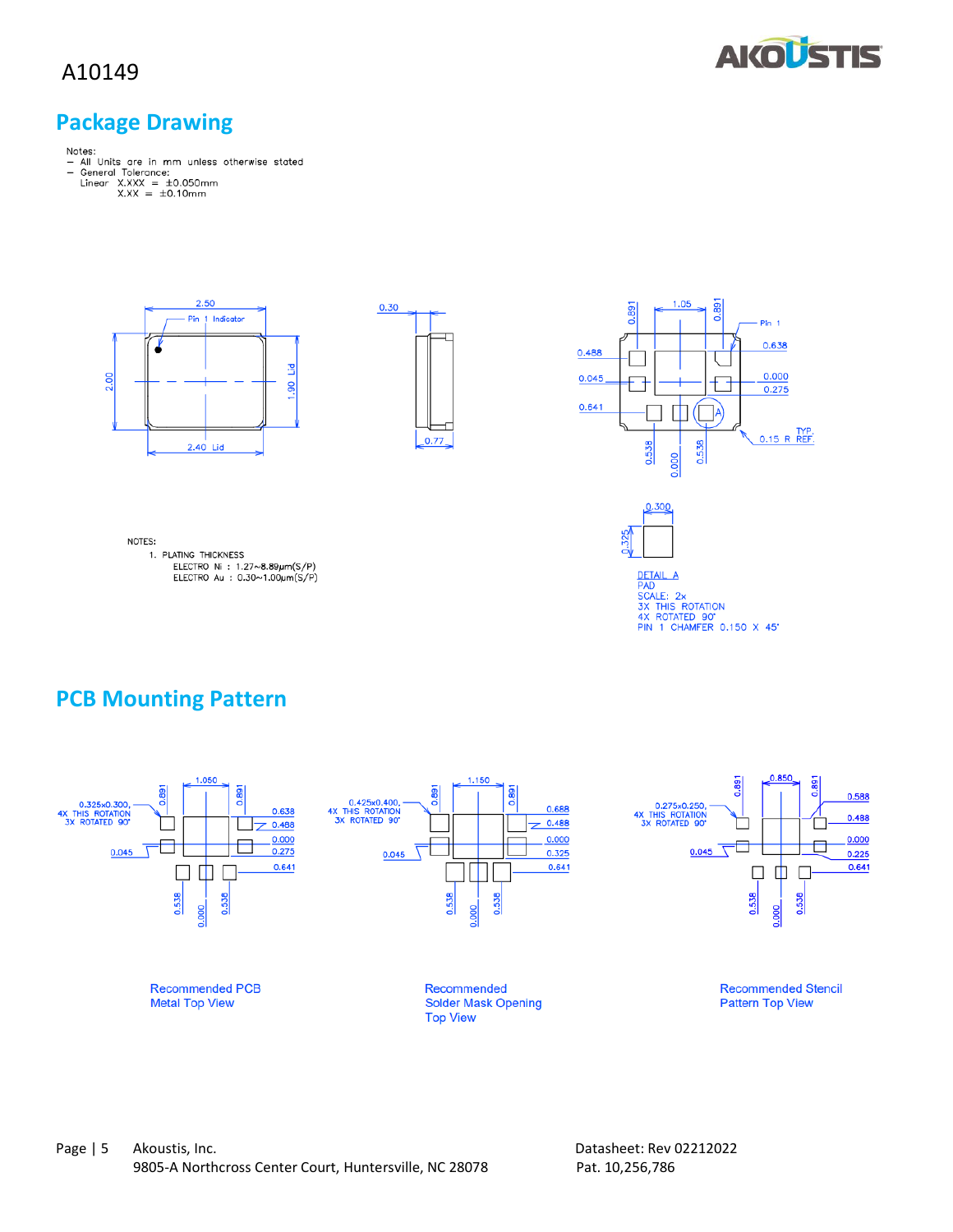

# **Typical Part Marking**



# **Reel Dimensions**



| <b>Reel Dimensiones</b> |                        |                  |                 |                        |                   |                       |
|-------------------------|------------------------|------------------|-----------------|------------------------|-------------------|-----------------------|
|                         | Reel Size   Tape Width |                  |                 |                        | D                 | W1 *measured at hub   |
| 7 Inch                  | 8 <sub>mm</sub>        | 180 +0/-2.0 mm   | $2.0$ mm +/-0.5 | $13.0 + 0.5 / -0$ mm   | $60.0 +/- 2.0$ mm | $8.40 + 1.5 / -0$ mm  |
|                         | $12 \, \text{mm}$      | 180 +0/-2.0 mm   | $2.0$ mm +/-0.5 | $13.0 + 0.5 / -0$ mm   | $60.0 +/- 2.0$ mm | $12.40 + 2.0$ / -0 mm |
|                         | 16 mm                  | 180 +0/-2.0 mm   | $2.0$ mm +/-0.5 | $13.0 + 0.5 / -0$ mm   | $60.0 +/- 2.0$ mm | $16.40 + 2.0 / -0$ mm |
|                         | 8 mm                   | $330 +/- 2.0$ mm | $2.0$ mm +/-0.5 | $13.0 + 0.5 / -0.2$ mm | $102 +/- 2.0$ mm  | $8.8 + 2.0 / -0$ mm   |
| 13 Inch                 | $12 \, \text{mm}$      | $330 +/- 2.0$ mm | $2.0$ mm +/-0.5 | $13.0 + 0.5 / -0.2$ mm | $102 +/- 2.0$ mm  | $12.8 + 2.0 / -0$ mm  |
|                         | 16 mm                  | $330 +/- 2.0$ mm | $2.0$ mm +/-0.5 | $13.0 + 0.5 / -0.2$ mm | $102 +/- 2.0$ mm  | $16.8 + 2.0 / -0$ mm  |

Note: 7 Inch Reel Only Has One Opening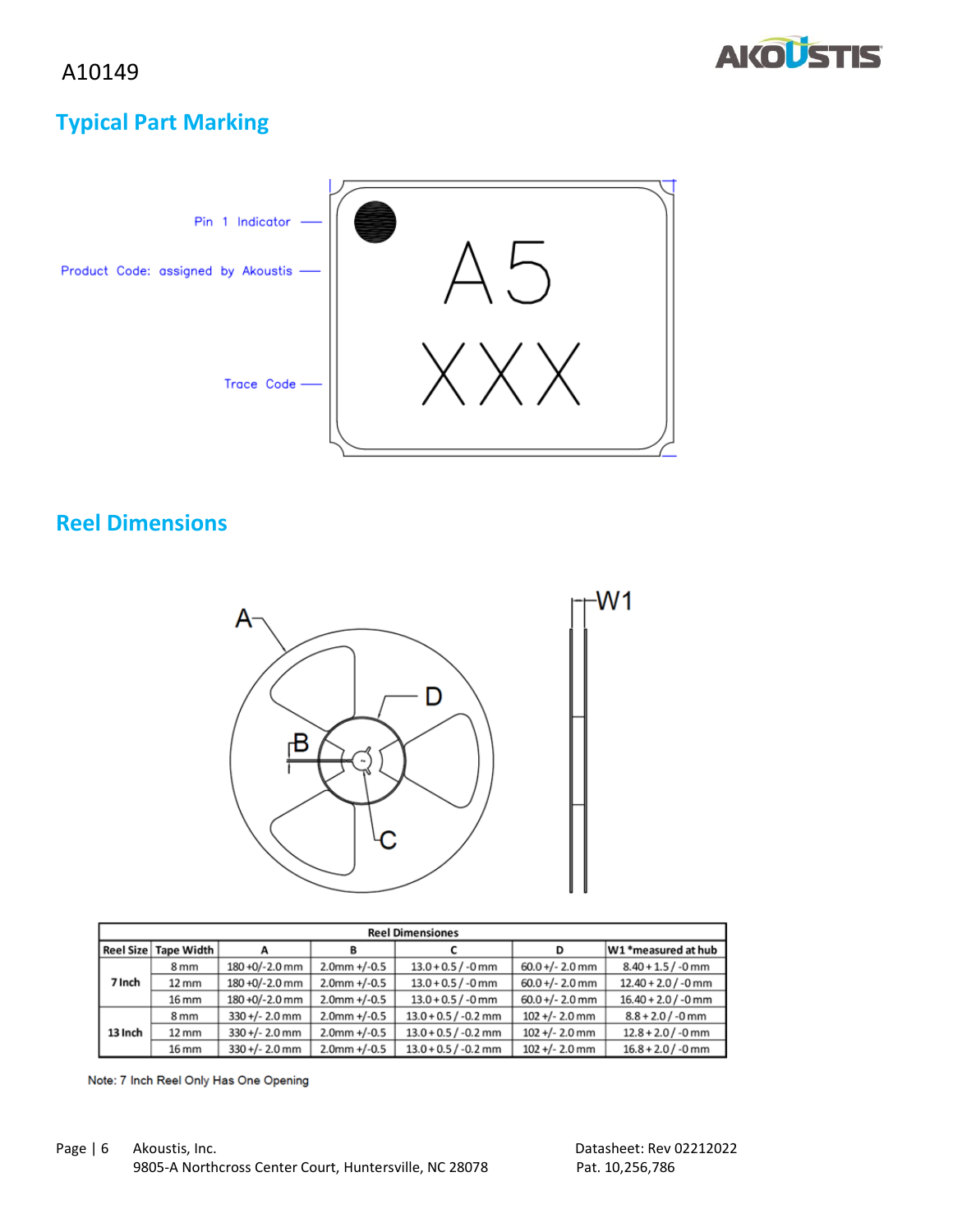

# **Tape Dimension**

Ao = 2.25<br>Bo = 2.70<br>Ko = 1.20



# **Recommended Solder Profile**

#### Parameter

#### Eutectic Sn/Pb

#### Pb Free

| Max Ramp Up Rate                  | 6 Deg            |
|-----------------------------------|------------------|
| Soak Temp Time Ts(min) - Ts (max) | $135 -$          |
| Max Soak Time Ts                  | 2 minu           |
| Liquidous Temp TL                 | 183 D            |
| Max Time Above TL                 | 150 S            |
| Max Peak Temperature TP           | 225 D            |
| Max Time at Peak TP               | 30 Se            |
| Max Ramp Down Rate                | 10 <sub>Pa</sub> |

g C/Second<br>- 155 Deg C<br>nutes<br>Deg C<br>Seconds<br>Deg C<br>econds<br>eg C/Second

6 Deg C/Second<br>150-200 Deg C<br>3 minutes<br>220 Deg C<br>150 Seconds 150 Seconds<br>260 Deg C<br>30 Seconds<br>10 Deg C/Second